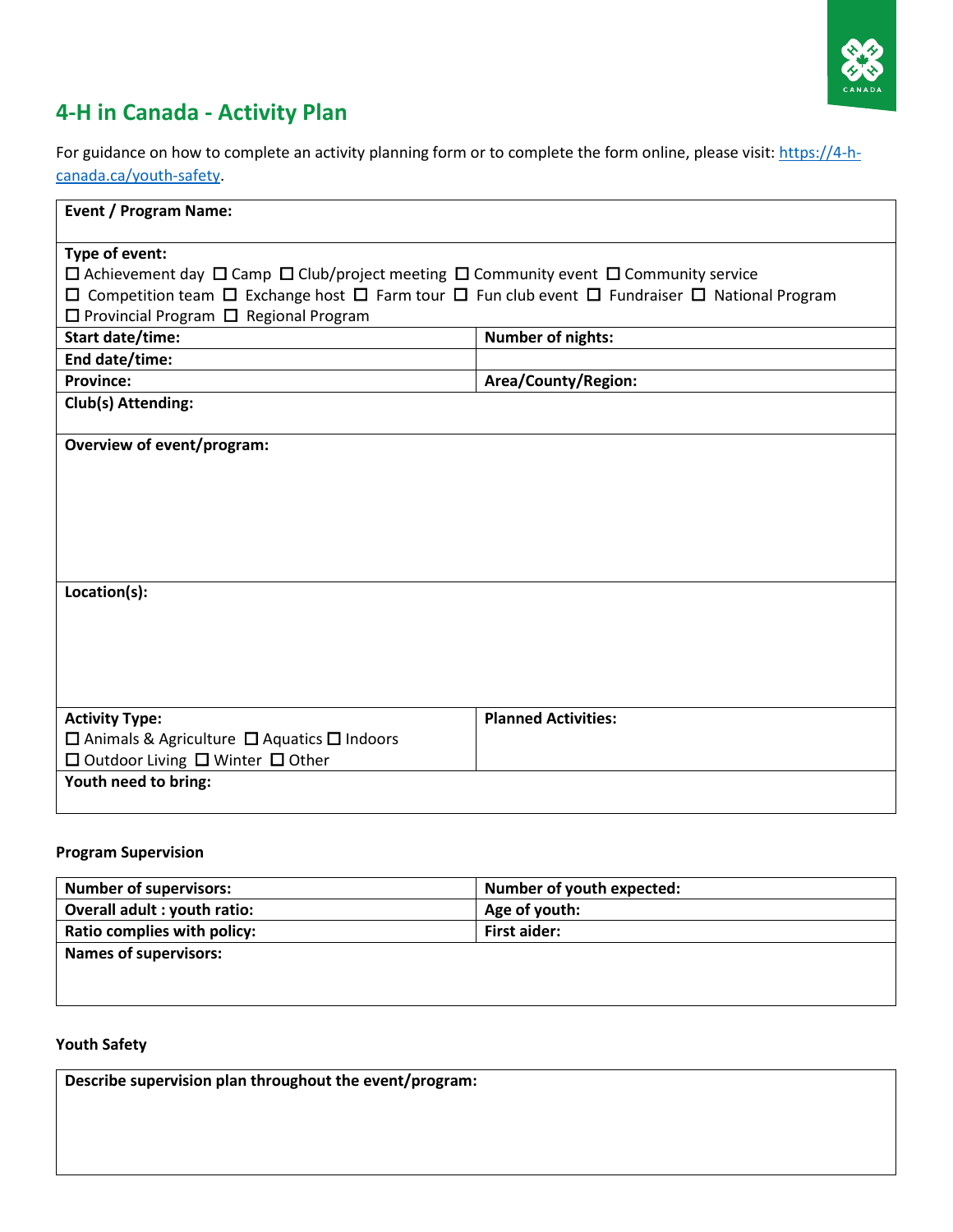| 4-H Organized Transportation: $\Box$ Yes $\Box$ No |                                                               |
|----------------------------------------------------|---------------------------------------------------------------|
| <b>Details:</b>                                    |                                                               |
|                                                    |                                                               |
|                                                    |                                                               |
|                                                    |                                                               |
|                                                    |                                                               |
| 4-H Organized Overnight Accommodations:            | <b>Type of accommodations:</b>                                |
| $\Box$ Yes $\Box$ No                               | $\Box$ Camp Residence $\Box$ Hotel / dorm $\Box$ Meeting Hall |
|                                                    | $\Box$ Private Home $\Box$ Tent $\Box$ Other                  |
| <b>Details:</b>                                    |                                                               |
|                                                    |                                                               |
|                                                    |                                                               |
|                                                    |                                                               |
|                                                    |                                                               |

### **Risk Management**

| <b>Risk assessment of activities:</b>                                                  |                                          |                      |
|----------------------------------------------------------------------------------------|------------------------------------------|----------------------|
| <b>Emergency response plan:</b>                                                        |                                          |                      |
| Are you using any third-party service providers or<br>$\Box$ Yes $\Box$ No<br>vendors: | Is a certificate of insurance required?: | $\Box$ Yes $\Box$ No |

## **Budget**

| Budget for the event / program has been approved by the organizing club or regional council: $\Box$ Yes $\Box$ No $\Box$ N/A |                                 |
|------------------------------------------------------------------------------------------------------------------------------|---------------------------------|
| Member costs have been communicated to families prior to event / program registration:                                       | $\Box$ Yes $\Box$ No $\Box$ N/A |
| Funders and supporters will be acknowledged and required reporting completed:                                                | $\Box$ Yes $\Box$ No $\Box$ N/A |